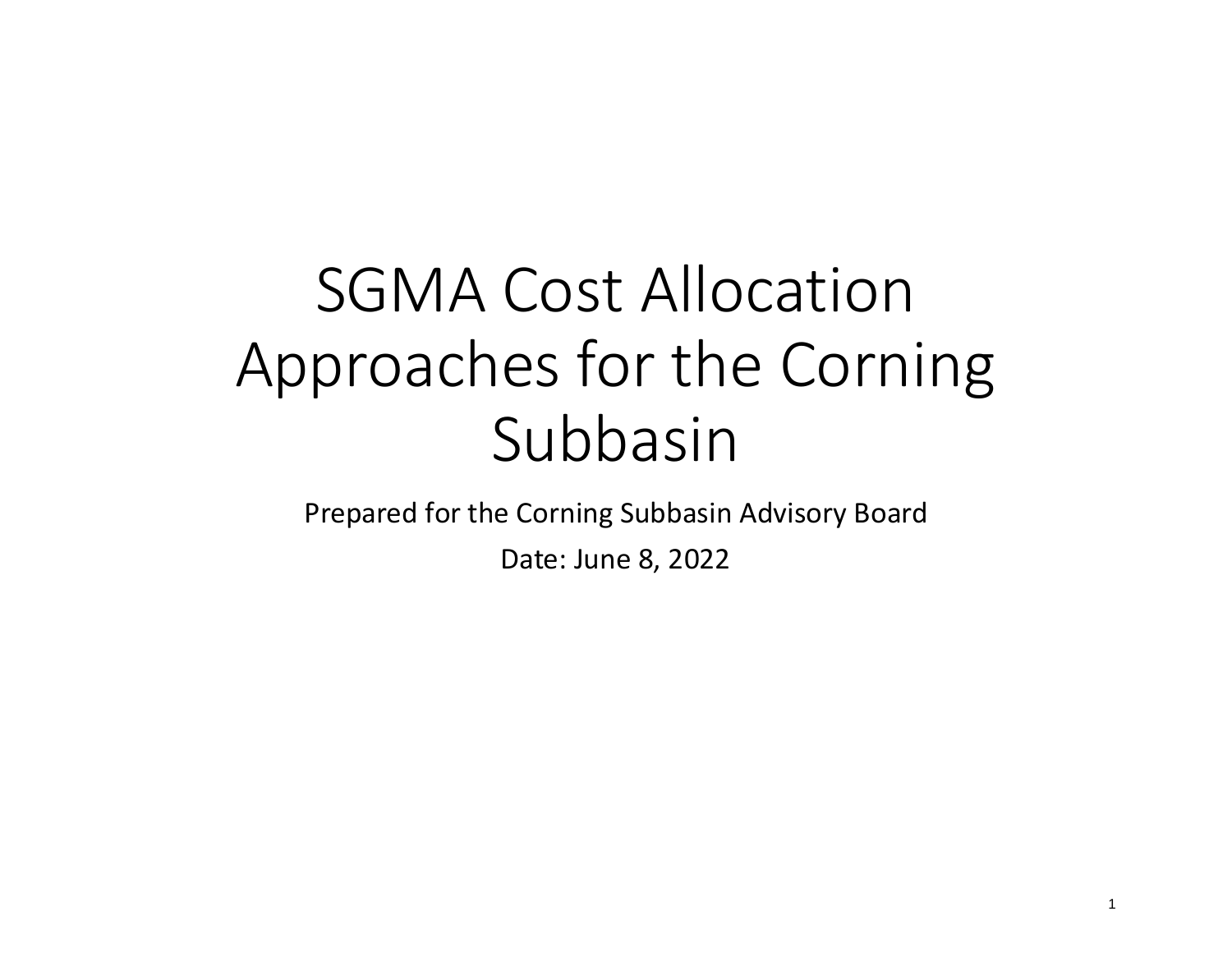#### SGMA Funding Needs

SGMA implementation will require funding to support various administrative and compliance activities.

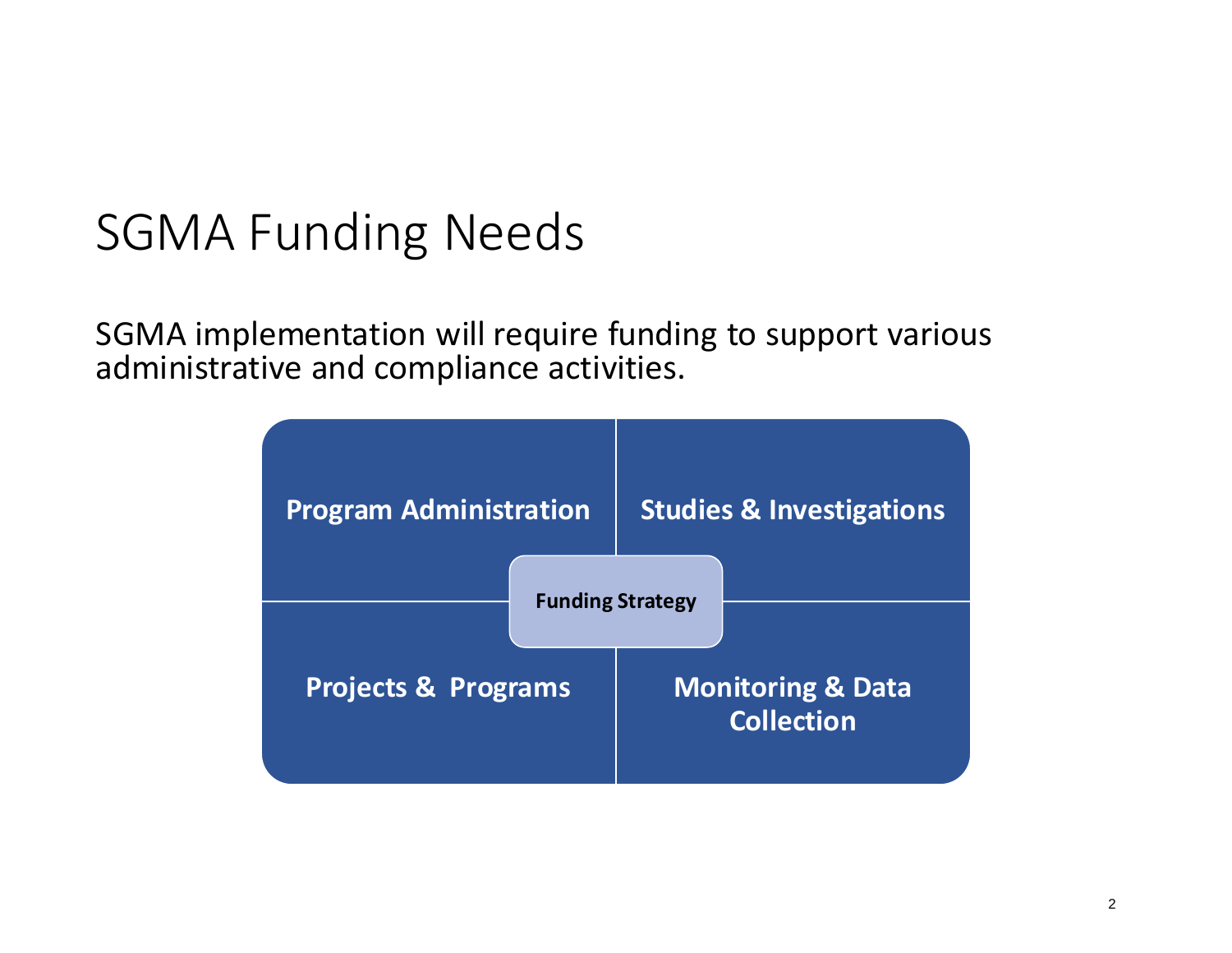# Sources of SGMA Implementation Funding

- Charges: Fees and/or assessments levied by the GSAs pursuant to their SGMA and related statutory (e.g. Proposition 218, 26) authority
	- IMPORTANT: Charges are <sup>a</sup> pre-requisite for enabling the use of other outside funding and financing sources
- Grants: Funds provided through local, state, federal, and other programs that are opportunistically available for specific purposes
- Bonds and Borrowing: General obligation or revenue bonds, usually issued to finance capital-intensive projects, with repayment obligations
- Partner Funding: Use of existing partner funds to support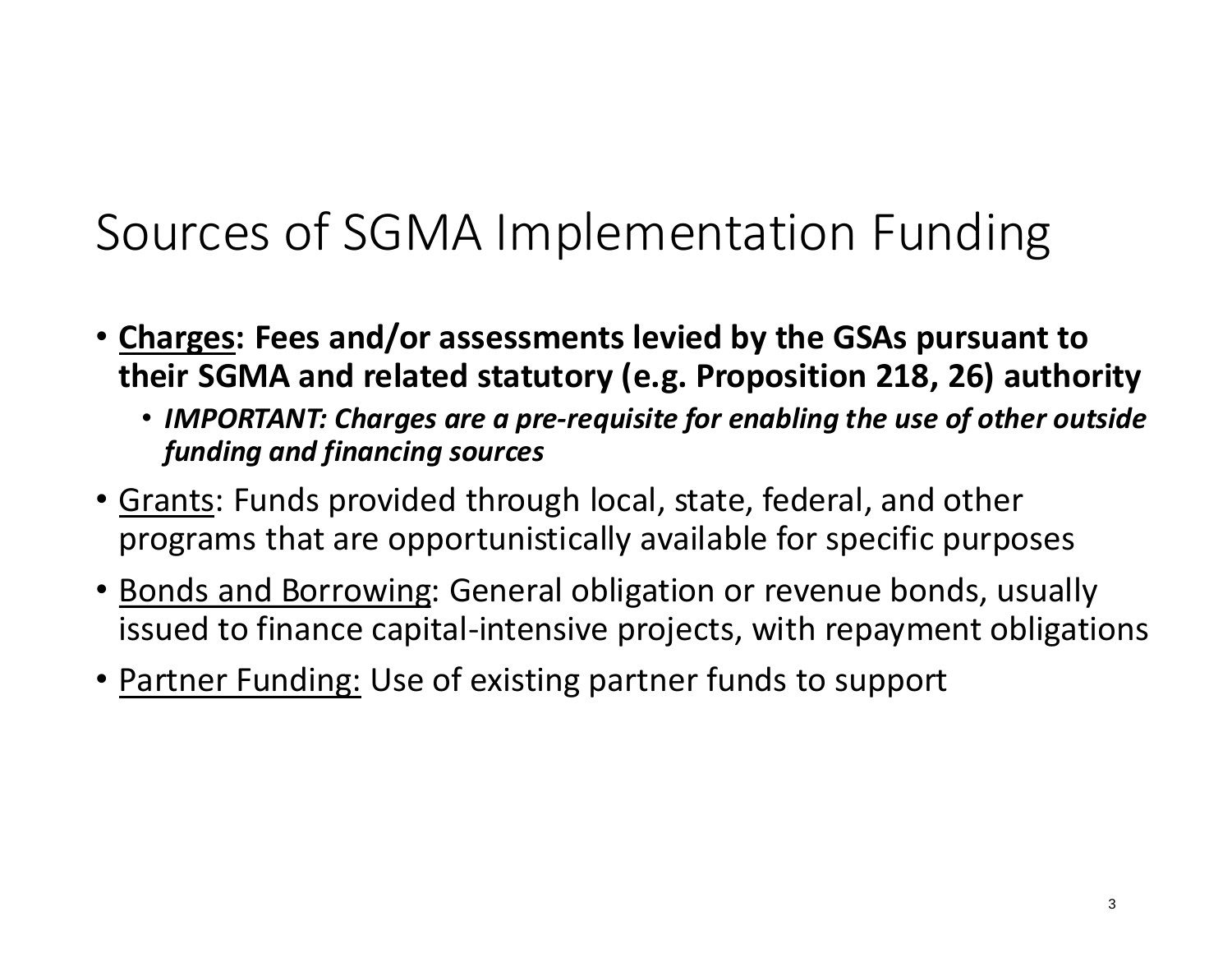# Expected Sources of Funding

Multiple Sources: GSAs can utilize multiple sources of funding to support GSP Implementation.

Flexibility: GSAs have the flexibility to adjust or adopt new funding approaches over time as new data becomes available, new needs are established, and new opportunities are identified.

Timing: Not all activities need to be fully funded and implemented starting in 2022.

Implementer: Cost burden will depend on the implementing entity (e.g. GSA, County, District)

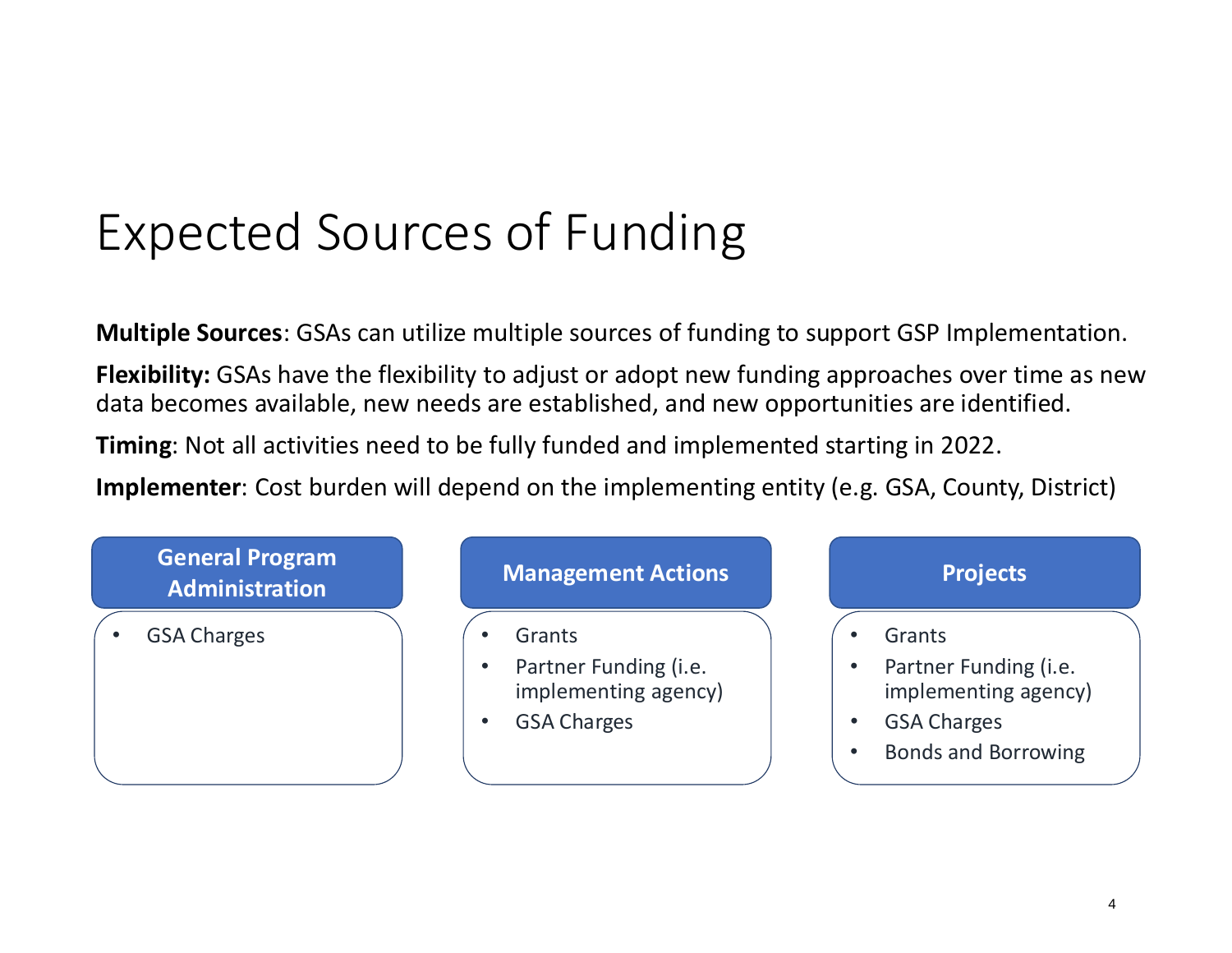### How Do the GSAs Share SGMA Costs?

- Memorandum of Understanding Among Groundwater Sustainability Agencies in the Corning Subbasin formalizes TCFCWD's and CSGSA's cooperative obligations in developing and implementing the GSP
- The MOU provides General approaches for two types of costs:
	- Shared Costs (Article 12): Costs shared between all the members of the MOU
	- Specific Project Costs (Article 11): Costs incurred by a one or more members of the MOU
- The MOU is silent on:
	- The method (e.g. proportional, etc.) to allocate costs between members
	- The regulatory mechanism (e.g. Proposition 218, 26) to generate charges
	- The approach for charging Subbasin stakeholders (e.g. acreage, well, usage)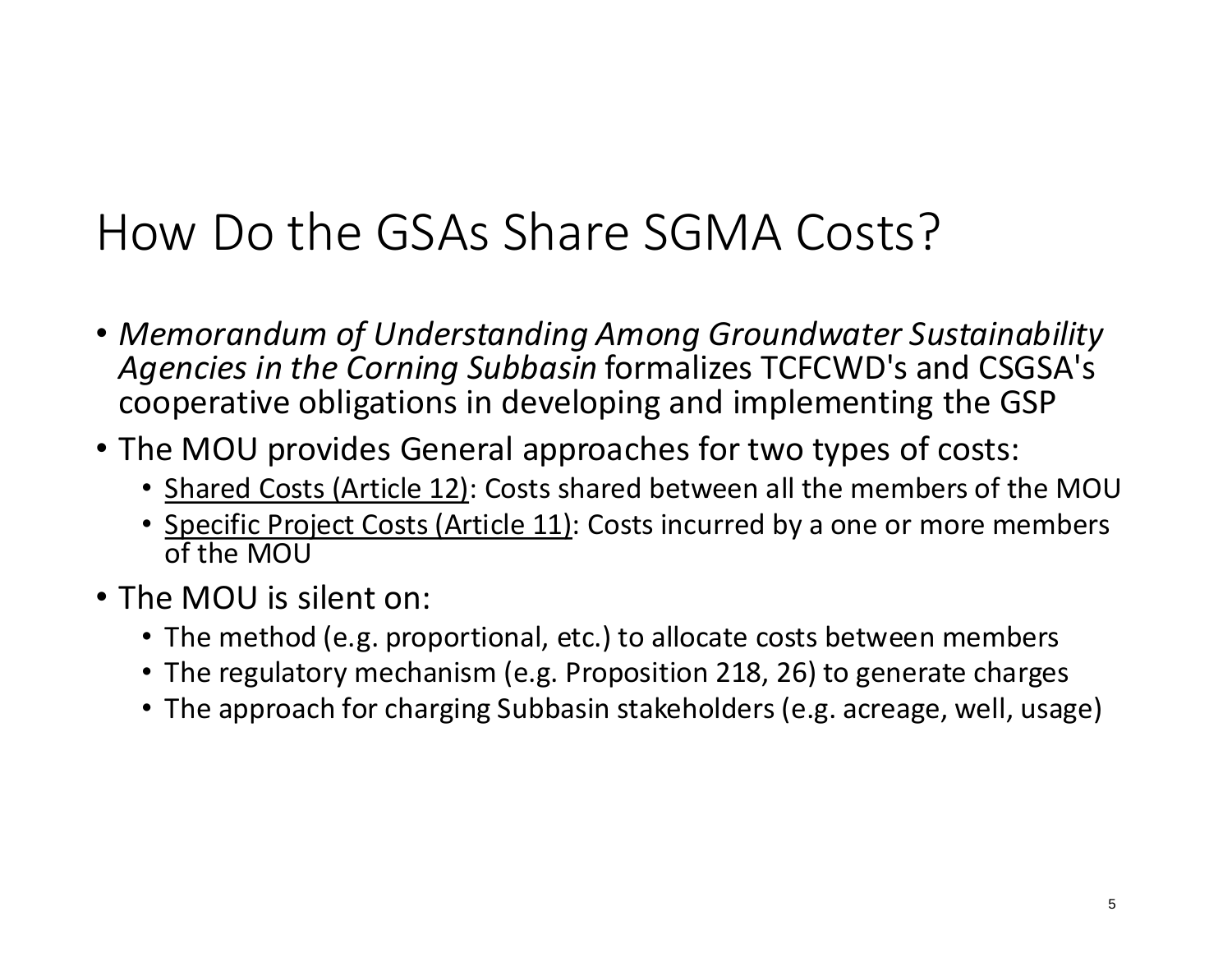#### Mechanisms for Recovering Costs

Fees or assessments levied by GSAs are governed by the provisions of SGMA, Proposition 13, Proposition 218, and/or Proposition 26. The below mechanisms have been successfully applied by other GSAs to implement new charges.

| <b>Regulatory</b><br><b>Process</b> | <b>Type</b>                       | <b>General Applicability</b>                                             | <b>Approval</b>                                                      | <b>Public</b><br><b>Hearing</b> | <b>Collection</b><br>Method(s)          | <b>Fee Study</b>                         |
|-------------------------------------|-----------------------------------|--------------------------------------------------------------------------|----------------------------------------------------------------------|---------------------------------|-----------------------------------------|------------------------------------------|
| <b>Proposition</b><br>218           | Assessment                        | Special benefit of public<br>improvement or property-<br>related service | Affirmative Vote,<br>Majority Protest,<br>&<br><b>Board Approval</b> | <b>Yes</b>                      | <b>County Assessor</b>                  | <b>Engineer's Report</b>                 |
|                                     | Cost of<br>Service Fee<br>(Water) | Property-related water<br>service                                        | <b>Majority Protest</b><br>&<br><b>Board Approval</b>                | Yes                             | <b>County Assessor or</b><br><b>GSA</b> | n/a<br>(Demonstrate)<br>Cost of Service) |
| <b>Proposition 26</b>               | Regulatory<br><b>Fee</b>          | Reasonable regulatory costs                                              | <b>Board Approval</b>                                                | Yes                             | <b>County Assessor or</b><br><b>GSA</b> | n/a<br>(Demonstrate)<br>Reasonable Cost) |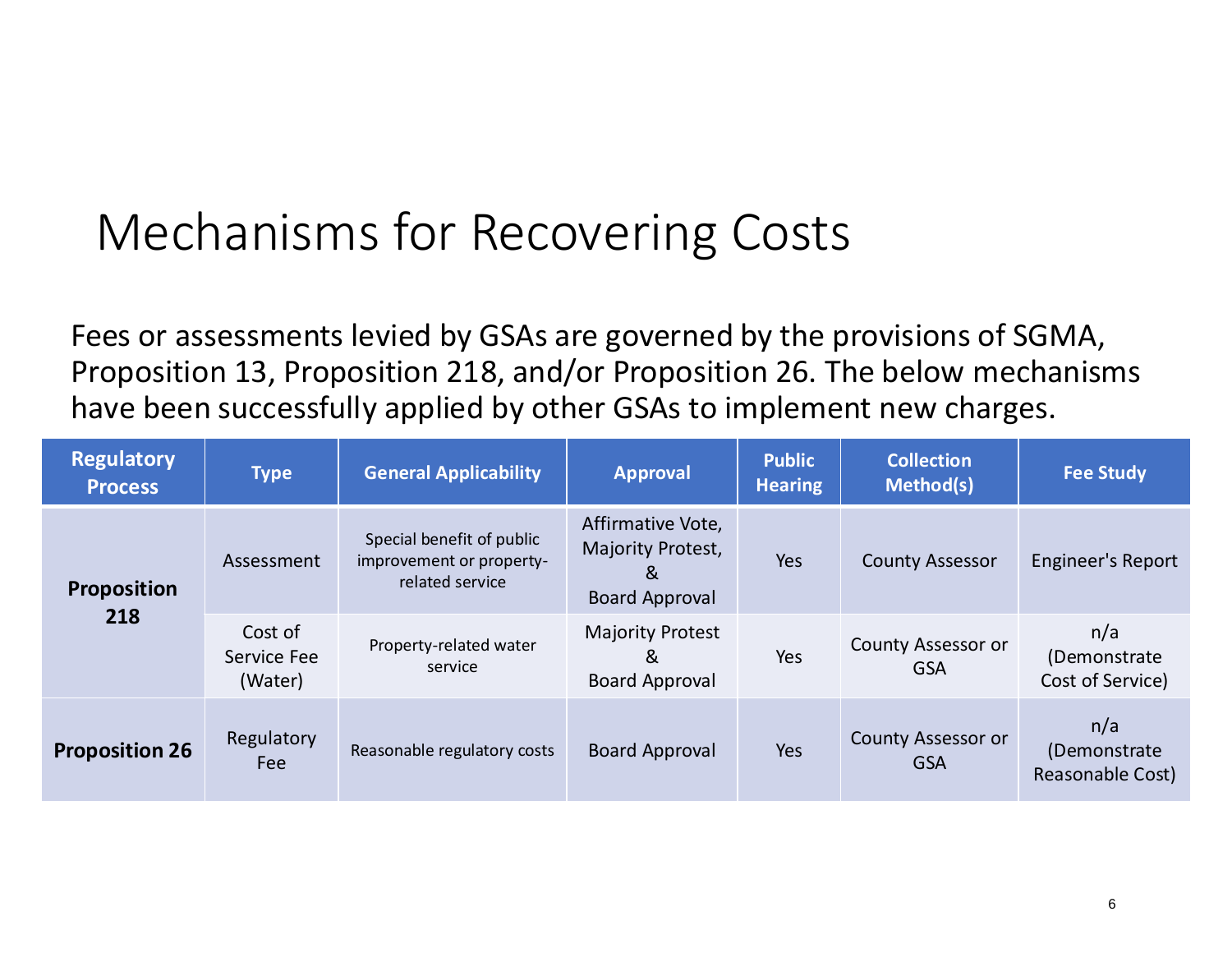# Approaches for Allocating Costs

- The method for allocating <sup>a</sup> cost should bear <sup>a</sup> fair and reasonable relationship to the payor's burden and the benefit received.
- Different methods may be more appropriate for different costs, for example:
	- Services and benefits generally available to all
	- Projects benefiting specific users or regions
- Potential approaches could be based on units of measure such as, but not limited to:
	- Parcels

• Wells

- Acres
- Land Use Type
- Water Use
- Hybrid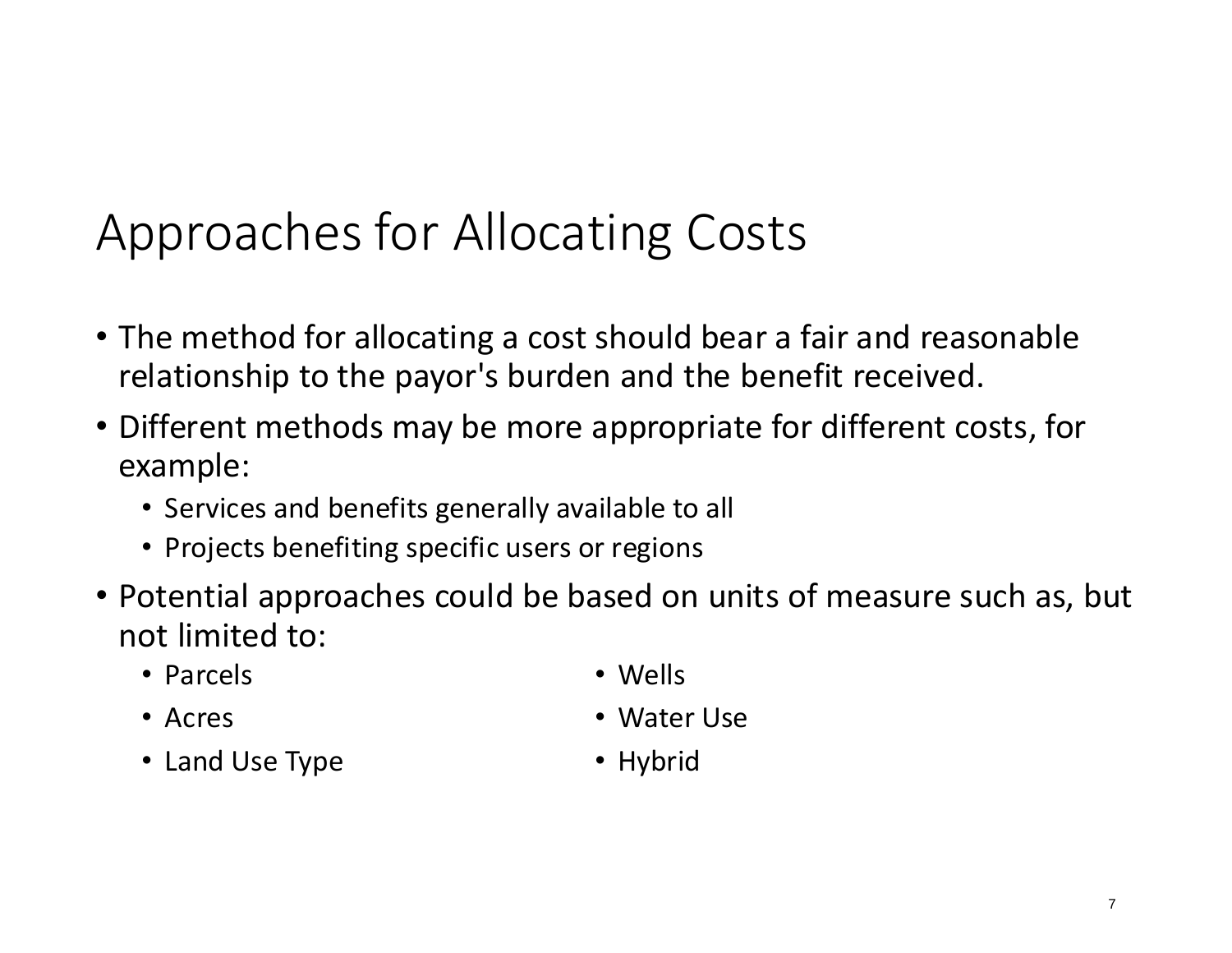# Subbasin Data for Consideration

The Corning Subbasin consists of <sup>a</sup> diverse range of land uses, water uses, user types, and well infrastructure. This information is also being constantly refined.

| Land Area by Use<br><b>Type</b> | Tehama,<br><b>Acres</b>                              | Glenn,<br><b>Acres</b> | Total,<br><b>Acres</b> | <b>Well Size by Casing Diameter in</b><br><b>Well Count</b><br><b>Inches</b> |
|---------------------------------|------------------------------------------------------|------------------------|------------------------|------------------------------------------------------------------------------|
| Ag - Surface Water,             |                                                      |                        |                        | Less than or equal to 2 inches<br>282                                        |
| <b>Access</b>                   | 9,416                                                | 5,650                  | 15,066                 | 2.5 to 4 inches<br>103                                                       |
|                                 |                                                      |                        |                        | 713<br>5 inches                                                              |
| Ag - Groundwater,               | 31,580                                               | 15,897                 | 47,477                 | 6 inches<br>1,587                                                            |
| <b>Exclusive</b>                |                                                      |                        | 6.5 to 8 inches<br>322 |                                                                              |
| $Ag - All$                      | 40,997                                               | 21,548                 | 62,544                 | 8.5 to 12 inches<br>360                                                      |
| <b>Urban &amp; Rural</b>        |                                                      |                        |                        | 13 to 16 inches<br>453                                                       |
| <b>Residential</b>              | $^{\sim}6,000$                                       | $^{\sim}1,200$         | ~7,200                 | 20<br>17 to 19 inches                                                        |
|                                 |                                                      |                        |                        | 38<br>20 to 36 inches                                                        |
|                                 | <b>Non-Irrigated</b><br>114,308<br>22,968<br>137,276 |                        |                        | <b>Unknown</b><br>2,339                                                      |
| <b>Total Acreage</b>            | 161,305                                              | 45,715                 | 207,020                | <b>Total Wells</b><br>3,879                                                  |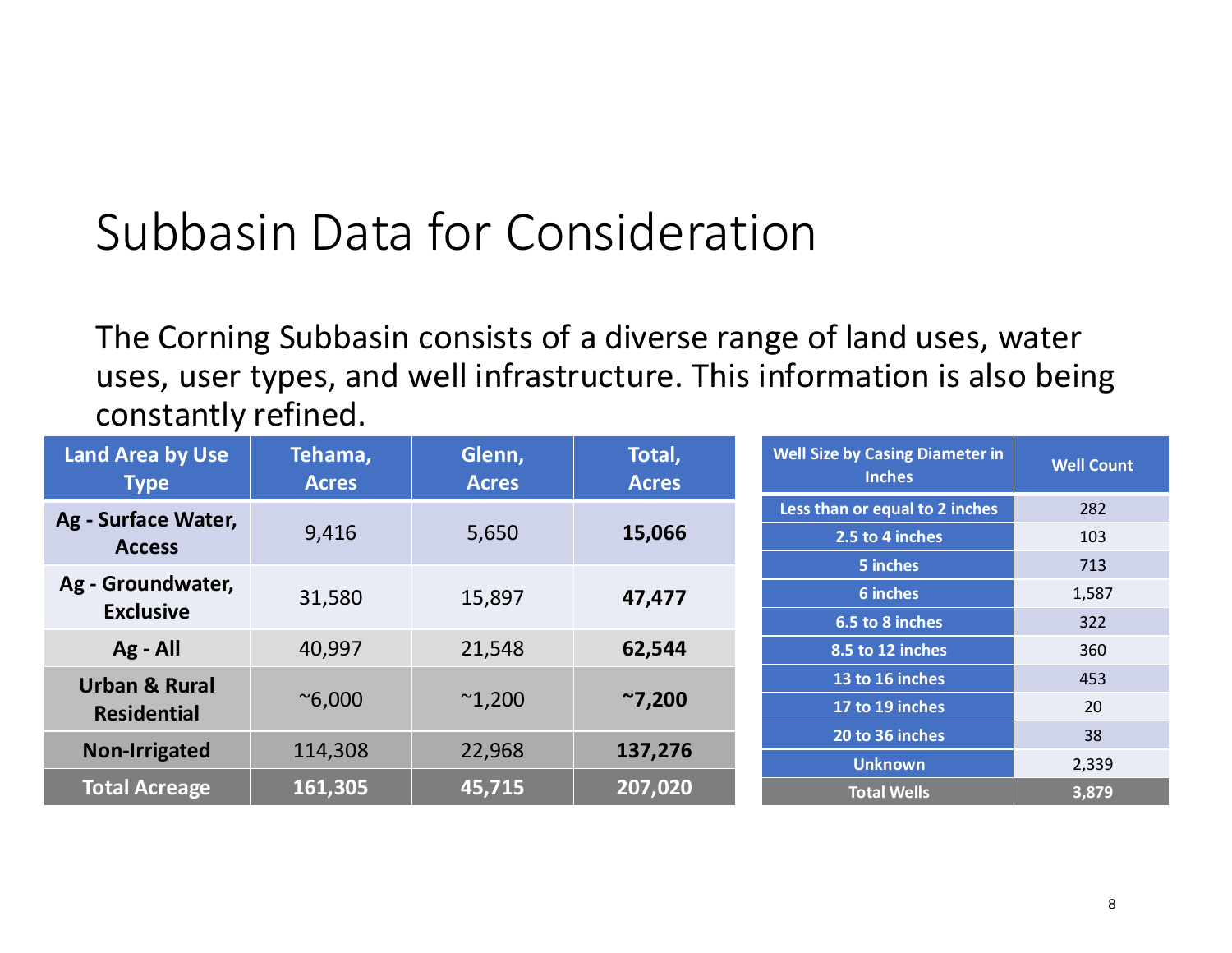#### Comparison of Cost Allocation Approaches (example \$1mm budget)

| <b>Approach Type</b>                                  | <b>Benefit Logic</b>                             | <b>Revenue</b><br><b>Stability</b> | <b>Data</b><br><b>Needs</b> | <b>Other Considerations</b>                                                                                                                                                                                      | <b>Cost Summary by Approach</b><br>(Example \$1M/Year Budget)                                                                                                                                                                                                              |
|-------------------------------------------------------|--------------------------------------------------|------------------------------------|-----------------------------|------------------------------------------------------------------------------------------------------------------------------------------------------------------------------------------------------------------|----------------------------------------------------------------------------------------------------------------------------------------------------------------------------------------------------------------------------------------------------------------------------|
| <b>Parcel Count</b>                                   | <b>General Benefit</b>                           | High                               | Low                         | Simple to administer<br>May disproportionately affect smaller landowners<br>Does not consider differences in parcel size, land use, or water use                                                                 | All: \$104.33/parcel                                                                                                                                                                                                                                                       |
| <b>Acreage</b><br>(incl. different<br>land use types) | General Benefit<br><b>or</b><br><b>User Pays</b> | High                               | Low                         | Simple to administer<br>Irrigated and municipal acres could serve as a proxy for<br>groundwater use<br>SGMA compliance required for the entire basin                                                             | Gross Acres: \$4.82/acre<br>$\bullet$<br>Irrigates Acres: \$15.99<br><b>Groundwater Acres:</b><br>\$14.34/acre<br><b>Sliding Scale:</b><br>$\bullet$<br>Gross Acres: \$4.82 -<br>$\Omega$<br>\$14.34/acre<br><b>Groundwater Acres:</b><br>$\Omega$<br>\$0.00 - \$4.82/acre |
| <b>Well</b>                                           | <b>User Pays</b>                                 | High                               | High                        | Requires substantial data collection<br>Potentially higher cost of administration<br>Equity of charges by well type<br>SGMA compliance required for the entire basin                                             | All: \$257.80/well<br>Type: Exempted, or<br>\$79.74/well to \$637.96/well                                                                                                                                                                                                  |
| <b>Groundwater</b><br><b>Extraction</b>               | <b>User Pays</b>                                 | Low                                | <b>High</b>                 | Revenues may vary by year type<br>Requires monitoring or reliable estimates<br>Potentially higher cost of administration and data collection<br>SGMA compliance required for the entire basin                    | Fixed Rate: \$6.33/AF<br>$\bullet$<br>Variable Rate: \$5.92 -<br>$\bullet$<br>\$6.67/AF (depending on<br>hydrology and total pumping)                                                                                                                                      |
| <b>Hybrid</b>                                         | General Benefit<br>and/or<br><b>User Pays</b>    | Varies                             | Varies                      | May balance competing equity interests<br>Potentially higher implementation costs and risk of failure if<br>multiple regulatory mechanisms used<br>May require significant data collection depending on approach | Varies                                                                                                                                                                                                                                                                     |